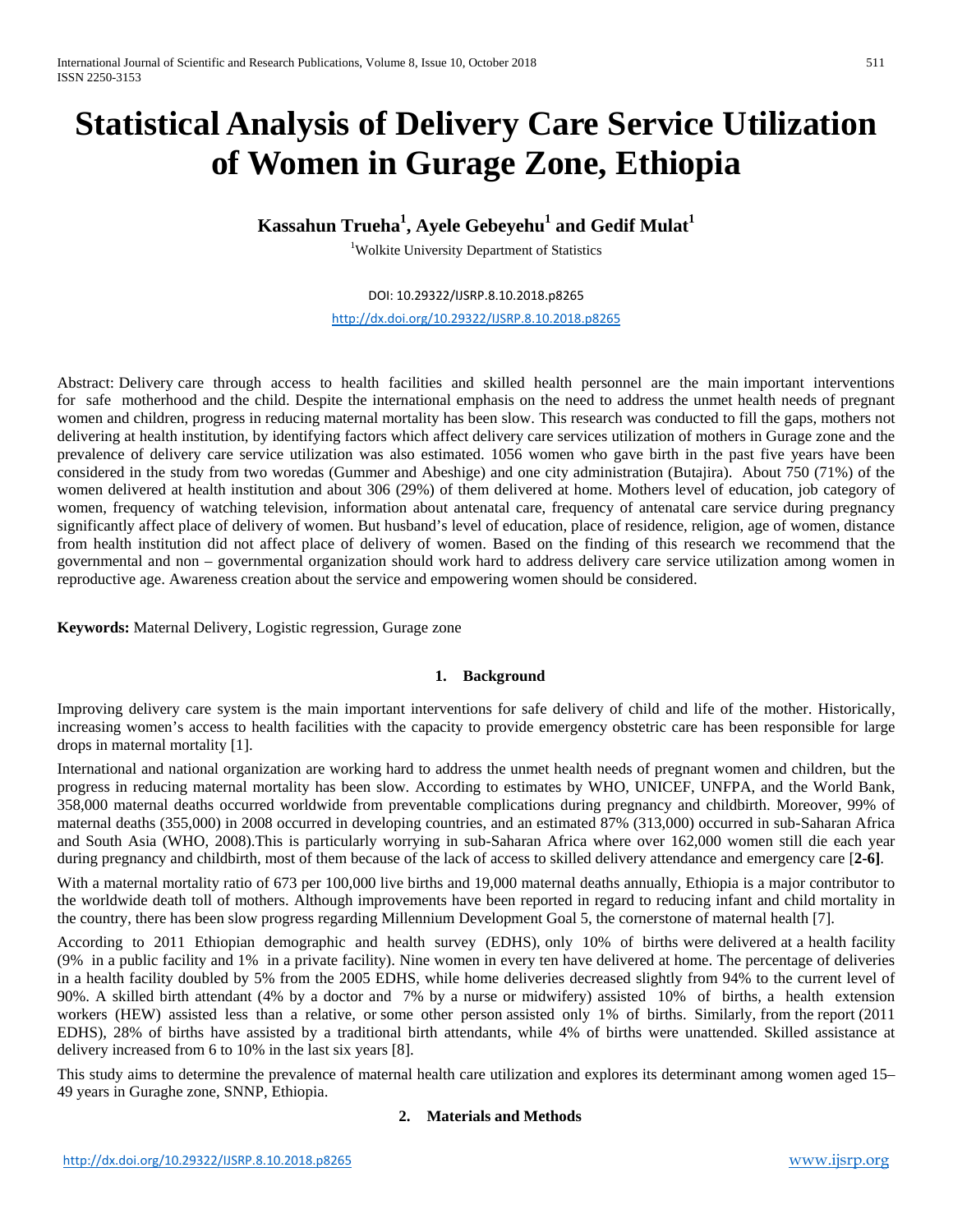The study was conducted in Gurage zone, which consists13 Woredas and two cities admistration. The study population was all women in the reproductive age (15-49 years) who gave birth in the last 5 years. The estimated number of women in the reproductive age is about 375,109 (23.3% of the total population). To get the appropriate respondents, two – stage cluster sampling was employed. From 13 woreda and two cities, three of them (Butajira city, Abeshige and Gumer woreda) were selected randomly and the respondents from each cluster were also selected accordingly.

Using statistical sample size determination formula (Cochran, 2002), considering all necessary inputs we found the sample size was 1,056, we taking proportion,  $p = 0.55$  [9]

Structured questionnaire was used for data collection. In case of more than one delivery in last five year for particular respondent, we focused on the last delivery. Data collectors were recruited and trained by the researcher on how to use the research instrument and the easier way to collect data from respondents.

#### **Variables**

The response variable of this study was the place of delivery (place where mother's gave birth), and coded as 0 if a mother gave birth at health institute and 1 if at home.

The independent variables includes, items for socio demographic characteristics, socio economic factors, health system factors and cultural factors.

#### **Binary Logistic Regression model**

Binary logistic regression is typically used when the dependent variable is dichotomous and the independent variables are either continuous or categorical variables. One key assumption in regular binary logistic regression is that observations are independent of each other. Violations of the assumption of independence of observations may results in incorrect statistical inferences due to biased standard errors. [10]

The binary logistic regression model is defined as:

$$
P(x_i) = \frac{e^{(\beta_0 + \beta_1 X_{i1} + \dots + \beta_p X_{ip})}}{1 + e^{(\beta_0 + \beta_1 X_{i1} + \dots + \beta_p X_{ip})}} = \frac{e^{X\beta}}{1 + e^{X\beta}} = \frac{1}{1 + e^{-X\beta}}
$$

Where,  $\beta_0$  = the constant of the equation and  $\beta_i$  = the coefficient of the i<sup>th</sup> predictor

The relationship between the predictor and response variables is not a linear function in logistic regression; instead, the logarithmic transformation of equation yields the linear relationship between the predictor and response variables.

The logit transformation of  $P(x_i)$  given as follows:

$$
logit[P(x_i)] = log\left(\frac{P(x_i)}{1 - P(x_i)}\right) = \beta_0 + \beta_1 x_{i1} + \beta_2 x_{i2} + \dots + \beta_p x_{ip} \quad i = 1, 2, \dots, n
$$

The coefficient can be interpreted as the change in the log-odds associated with a one unit change in the corresponding independent variable or the odd increases multiplicatively by  $e^{\beta}$  for every one unit change increase in x.

Logistic regression is popular in part because it over – come many of the restrictive assumption of ordinals least square (OLS) regression. Like it doesn't assume linearity, the dependent variable need not normally distributed and so on.

Logistic regressions work with odds. The odds are simply the ratio of the probabilities for the two possible outcomes. If p is the probability that the event will occur, then 1 –p is the probability that the event will not occur: ,odd =  $\frac{p}{1-p}$ . In 2 × 2 tables, within row 1 the odds of success are  $odd_1 = \frac{p_1}{1-p_1}$ , and within row 2 the odds of success equal  $odd_2 = \frac{p_2}{1-p_2}$ ,

The ratio of the odds from the two rows, which we call odds ratio, will be

$$
P_i = \frac{odd_1}{odd_2} = \frac{\frac{p_1}{1 - p_1}}{\frac{p_2}{1 - p_2}}
$$

#### **Parameter Estimation**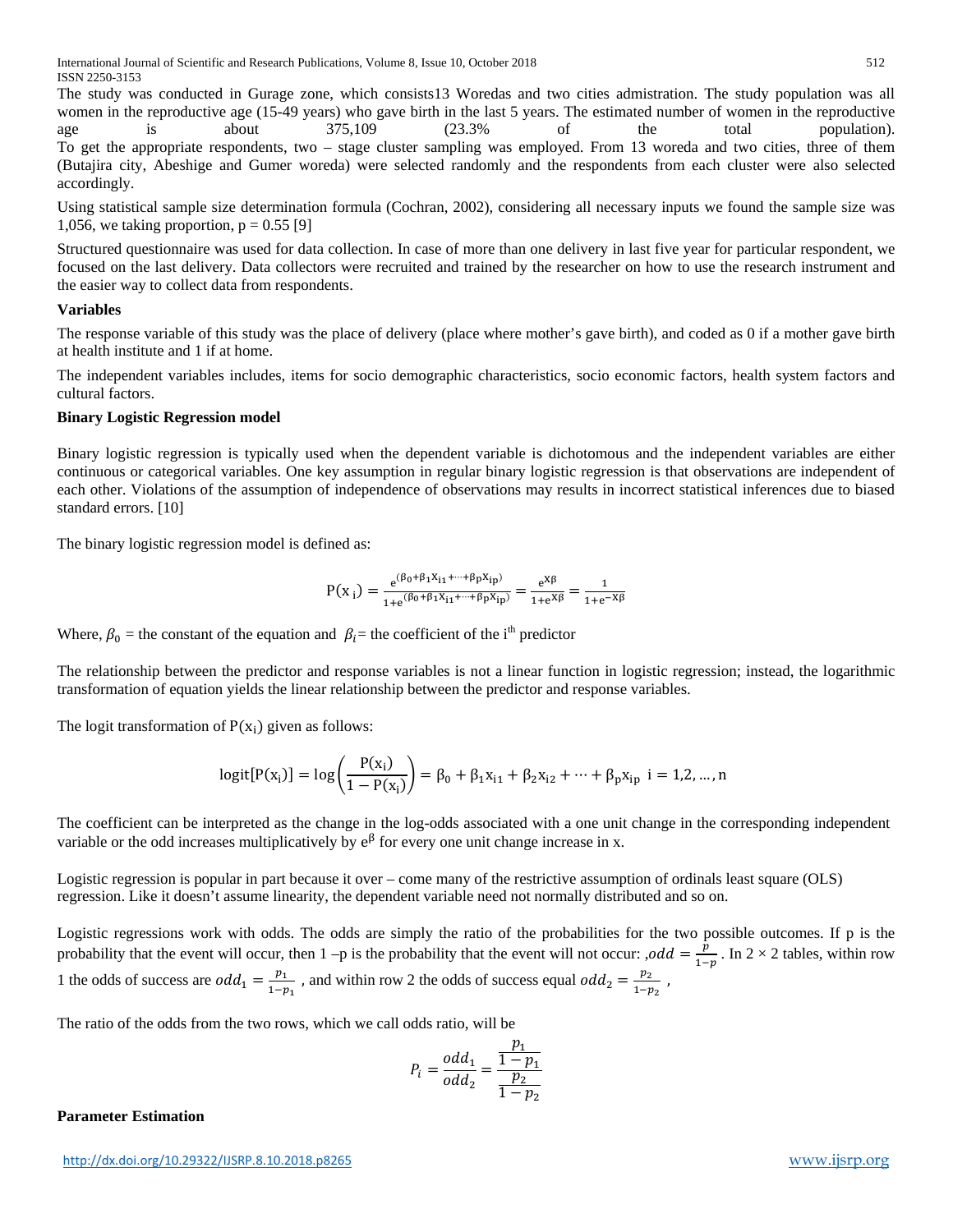International Journal of Scientific and Research Publications, Volume 8, Issue 10, October 2018 513 ISSN 2250-3153

The general method of estimation that leads to the least squares function under the linear regression is called maximum likelihood. It is this method that provides the foundation for our approach to estimate the logistic regression model. In a very general sense the method of maximum likelihood yields values for the unknown parameters which maximize the probability of obtaining the observed set of data. In order to apply this method we must first construct a function called likelihood function. The maximum likelihood estimators of these parameters are chosen to be those values which maximize this function. Thus, the resulting estimators are those which agree most closely with the observed data.

#### **Model Adequacy Checking**

After the model is fitted it is important to check how the model adequacy is, which can tell us the goodness of fit of the model. For this research we used Hosmer – Lemeshow test, which measures the correspondence between the actual and predicted values of the dependent variable, and the Likelihood Ratio Test, which is a test of the significance of the difference between the likelihood ratio (- 2LL) for the fitted model and the likelihood ratio for a reduced model.

### **3. RESULTS AND DISCUSSION**

## **RESULTS**

#### **Descriptive Statistics and Chi-square Test of Association**

The association between predictor variables and delivery care service utilization status was identified by conducting chi-square test of association.

From 1056 women respondents, 488 of them are from urban and 568 are from rural. Nearly half of them (49.6%) are orthodox, 34.8%) of them Muslim and the rest are Protestant and Catholic. About 750 (71%) of the women delivered at health institution and 306(29%) of them delivered at home. 73.4% of the women have information about ANC service.

Table 3.1 below reveals that mothers who lived in urban area have the lower home delivery status. More than half of the women (61.5%) in the study have a practice to visit for ANC more than four times. We can see all other results from the given table below. **Table 3.1:** Maternal delivery status according to selected independent variables, 2017

| <b>Variables</b>                  | $\mathbf N$ | <b>Place of delivery</b> |                              | Chi-            | DF           | P - value |
|-----------------------------------|-------------|--------------------------|------------------------------|-----------------|--------------|-----------|
|                                   |             | Home                     | <b>Health</b><br>institution | square<br>value |              |           |
| <b>Place of residence</b>         |             |                          |                              |                 |              |           |
| Urban                             | 488 (46.2%) | 44(9%)                   | 444(91%)                     | 18.78           | $\mathbf{1}$ | 0.000     |
| Rural                             | 568 (53.2%) | $103(18.1\%)$            | 465(81.9%)                   |                 |              |           |
| Mother's level of education       |             |                          |                              |                 |              |           |
| Uneducated                        | 385(36.6%)  | 69(17.9%)                | 316(82.1%)                   | 19.35           | 3            | 0.001     |
| Primary                           | 380(36.1%)  | 57(15%)                  | 323(85.0%)                   |                 |              |           |
| Secondary                         | 121(11.5%)  | 6(5%)                    | 115(95.0%)                   |                 |              |           |
| College and above                 | 167(15.9%)  | $15(9.0\%)$              | 152(91.0%)                   |                 |              |           |
| <b>Husband level of education</b> |             |                          |                              |                 |              |           |
| Uneducated                        | 293(27.9%)  | 64(21.8%)                | 229(78.2)                    | 24.07           | 3            | 0.000     |
| Primary                           | 401(38.2%)  | 51(12.7%)                | 350(87.3)                    |                 |              |           |
| Secondary                         | 160(15.3%)  | $13(8.1\%)$              | 147(91.9%)                   |                 |              |           |
| College and above                 | 195(18.6%)  | 17(8.7%)                 | 178(91.3%)                   |                 |              |           |
| <b>Job category of mother</b>     |             |                          |                              |                 |              |           |
| Housewife                         | 591(56.0%)  | 92(15.6%)                | 499(84.4%)                   | 21.15           | 5            | 0.007     |
| Merchant                          | 156(14.8%)  | 23(14.7%)                | 133(85.3%)                   |                 |              |           |
| Causal laborer                    | 74(7.0)     | 15(20.3%)                | 59(79.7%)                    |                 |              |           |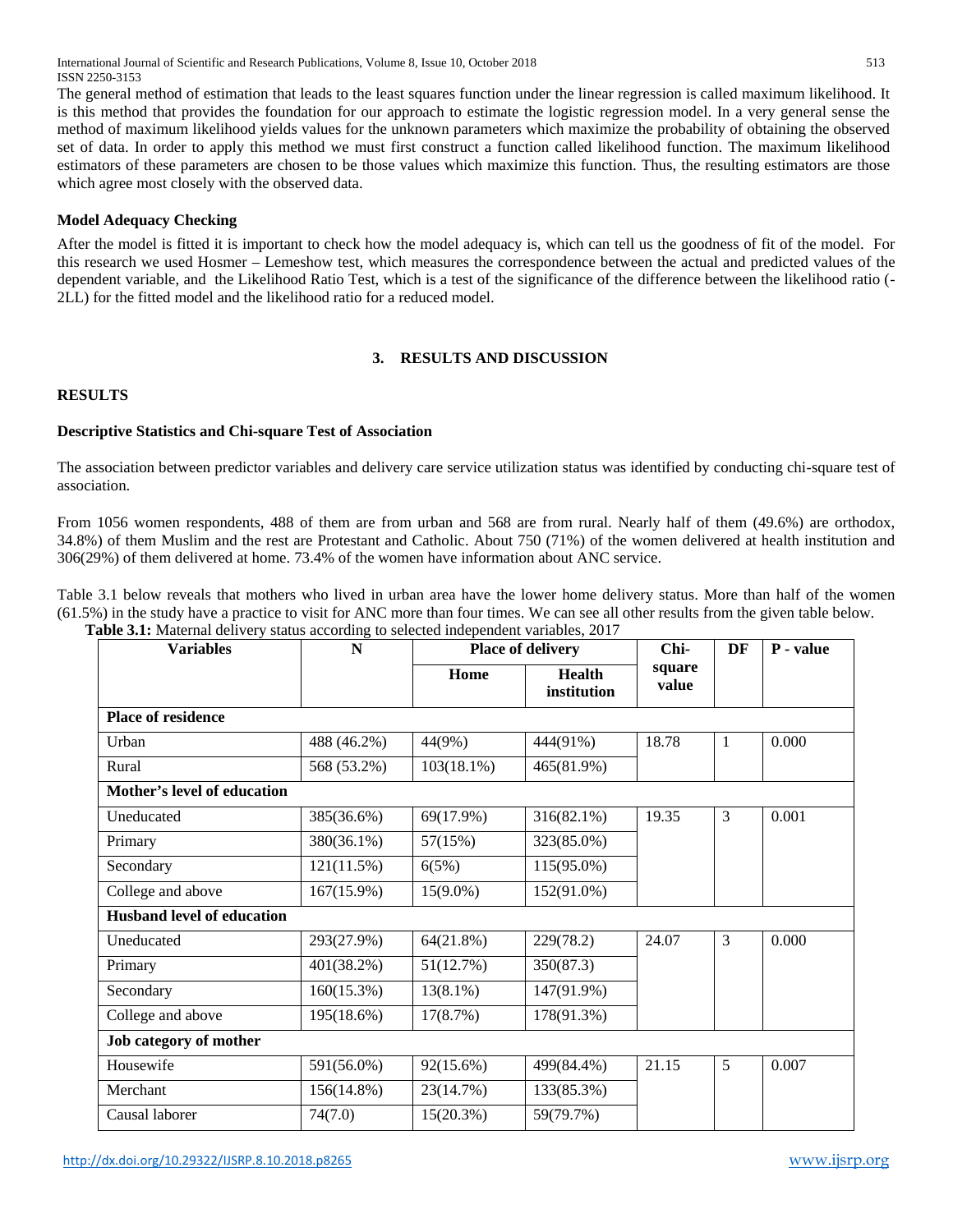International Journal of Scientific and Research Publications, Volume 8, Issue 10, October 2018 514 ISSN 2250-3153

| - - - - - - - -                 |             |              |             |        |   |       |
|---------------------------------|-------------|--------------|-------------|--------|---|-------|
| Government institution          | 134(12.7%)  | $8(6.0\%)$   | 126(94.0%)  |        |   |       |
| NGO                             | 29(2.7%)    | 0(0)         | 29(100%)    |        |   |       |
| Other                           | 72(6.8%)    | 9(12.5%)     | 63(87.5%)   |        |   |       |
| Having information about ANC    |             |              |             |        |   |       |
| Yes                             | 774 (73.4%) | 91(11.8%)    | 683(88.2%)  | 9.95   | 1 | 0.002 |
| N <sub>o</sub>                  | 281(26.6%)  | 55(19.6%)    | 226(80.4%)  |        |   |       |
| <b>Frequency of ANC visit</b>   |             |              |             |        |   |       |
| Not at all                      | 72 (6.8%)   | 40 (55.6%)   | 32(44.4%)   | 100.66 | 3 | 0.000 |
| One times                       | 36 (9.4%)   | 15(41.7%)    | 21(58.3%)   |        |   |       |
| 2-3 times                       | 299 (28.3%) | $31(10.4\%)$ | 268(89.6%)  |        |   |       |
| 4 and above                     | 649 (61.5)  | 61 $(9.4\%)$ | 588 (90.6%) |        |   |       |
| <b>Frequency of watching TV</b> |             |              |             |        |   |       |
| Not at all                      | 523 (50%)   | 89 (17.0%)   | 434 (83.0%) | 19.5   | 3 | 0.000 |
| Once a week                     | 78(7.4%)    | $12(15.4\%)$ | 66 (84.6%)  |        |   |       |
| More than once in a week        | $80(7.6\%)$ | 15 (18.8%)   | 65 (81.3%)  |        |   |       |
| Always                          | 366 (35.0%) | 28 (7.7%)    | 338 (92.3%) |        |   |       |

# **Multi – variable Binary Logistic Regression Result**

The significant variables from chi-square test of association and other additional variables were included in the multivariable binary logistic regression model. Six variables had significant joint impact in determining delivery care service utilization. The final binary logistic regression result is summarized in Table 3.2 below.

| <b>Variable</b>  | <b>Level</b>             | $\beta$   | <b>SE</b> | Wald   | Sig.  | <b>OR</b> |  |
|------------------|--------------------------|-----------|-----------|--------|-------|-----------|--|
| Mother Education | College and above (Ref.) |           |           |        |       |           |  |
|                  | Uneducated               | 2.123     | 0.605     | 12.313 | 0.000 | 8.353     |  |
|                  | Primary                  | 1.681     | 0.580     | 8.404  | 0.004 | 5.371     |  |
|                  | Secondary                | 0.084     | 0.638     | 0.017  | 0.895 | 1.087     |  |
| Job category of  | Other (Ref.)             |           |           |        |       |           |  |
| women            | Housewife                | $-1.733$  | 0.513     | 11.429 | 0.001 | 0.177     |  |
|                  | Merchant                 | $-2.113$  | 0.552     | 14.645 | 0.000 | 0.121     |  |
|                  | Causal labor             | $-2.224$  | 0.599     | 13.790 | 0.000 | 0.108     |  |
|                  | Gov. employed            | $-2.801$  | 0.773     | 13.129 | 0.000 | 0.061     |  |
|                  | NGO employed             | $-22.346$ | 6.548     | 0.000  | 0.997 | 0.000     |  |
| Distance         |                          | 0.069     | 0.022     | 10.226 | 0.001 | 1.072     |  |
| <b>ANC</b>       | No (Ref.)                |           |           |        |       |           |  |
|                  | Yes                      | $-0.523$  | 0.226     | 5.334  | 0.021 | 0.593     |  |
| <b>ANC</b> visit | Not at all (Ref.)        |           |           |        |       |           |  |
|                  | Only one time            | $-0.023$  | 0.327     | 9.785  | 0.080 | 0.997     |  |
|                  | 2-3 time                 | $-0.531$  | 0.427     | 15.284 | 0.000 | 0.588     |  |
|                  | 4 and above              | $-0.789$  | 0.273     | 18.809 | 0.000 | 0.454     |  |
| TV               | always (Ref.)            |           |           |        |       |           |  |
|                  | Not at all               | 2.448     | 0.256     | 91.578 | 0.000 | 11.570    |  |

Table 3.2: Result of the Final Model, 2017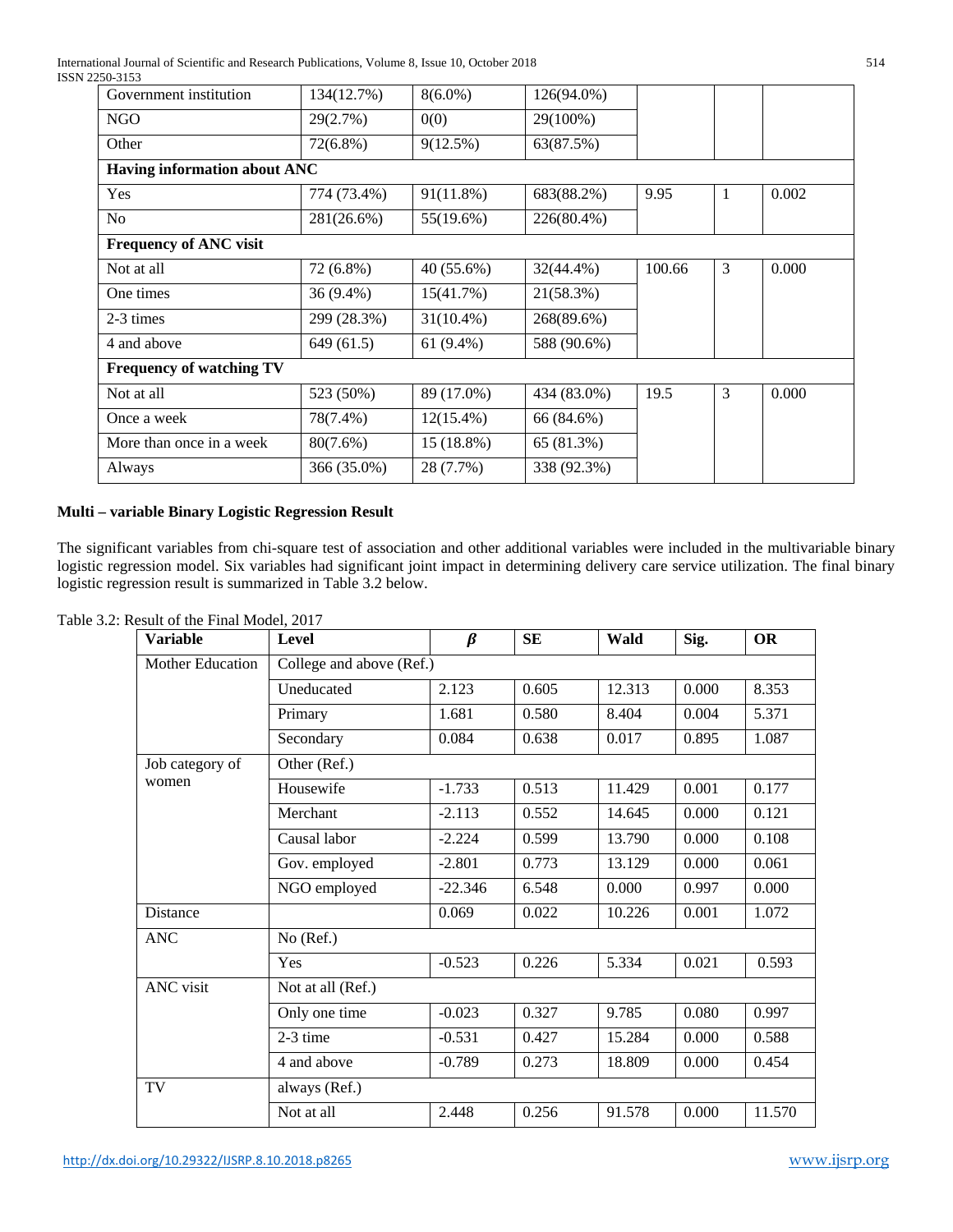| Once a week    | . . 566 | 0.370 | !7.891 | 0.000 | 4.787 |
|----------------|---------|-------|--------|-------|-------|
| More than once | 1.933   | 0.370 | 27.304 | 0.000 | 6.908 |

Based on table 3.2 the probability of delivery at home for mothers having no education is 8.353 times more likely than mothers having college and above level of education. The probability of delivery at home for mothers having primary education is 5.371 times more likely than mothers having college and above level of education but there is no significance difference on the place of delivery of women who have college and above education and women having secondary education when the effect of other variable is constant. The probability of delivery at home for mothers who have information about ANC is decreased by 40.7% (OR=0.593) than mothers who do not have information about ANC when the effect of other variables keep constant. There is no significance difference between mothers who do not have ANC visit and mothers having only one ANC visit during their pregnancy. The probability of delivery at home for mothers who have 2-3 times ANC visit is decreased by 41.2% (OR=0.0.588) than mothers who do not have ANC visit when the effect of other variables keep constant. The probability of delivery at home for mothers who have 4 and above times ANC visit is decreased by 54.6% (OR=0.454) than mothers who do not have ANC visit when the effect of other variable keep constant. The probability of delivery at home for mothers who do not watch TV is 11.570 (OR=11.570) more likely than mothers who watch TV always. The probability of delivery at home for mothers who watch TV once a week and more than once a week is 4.787 and 6.908 times more likely than mothers who watch TV always respectively by keeping the effect of other variables fixed. Table 3.3: Hosmer and Lemeshow Test

| Chi-Square |  |
|------------|--|
| 9.379      |  |

Based on table 3.3, P-value = 0.311 indicating no evidence of poor fit. This is good, since here we know the model is indeed correctly specified.

### **DISCUSSION**

More than half of the women (61.5%) had a practice to visit health facility for ANC more than four times, this is different from Kifle (2014), in which only 54.5% of women got skilled attendance. This finding is also a little bit higher than research conducted in Nepal in 2013 where 644 pregnant women whose delivery location had been identified, 547 (85%) gave birth in a health care facility [11]. And also the above result tells us about 38% of the pregnant women fail to satisfy the minimum number of visit recommended by WHO.

Mother's literacy level is also important determinant of place of delivery as those with non-formal education tend to deliver at home, and those educated tend to give birth in health facilities. Similar result is also obtained in research conducted in Nepal which showed that there is relationship between education and place of deliver as those with poor education are more like to deliver at home compared to educated women who tends to deliver at health facilities [12]. Another study from Cambodia noted that women who attend at least seven years of school are six times more likely to deliver in health facilities compared to those who did not attended school [13]. All those literatures shows that level of education were strongly associated with delivery in health facility where by more educated women tends to deliver in health facility compared to non-educated, therefore increased enrollment of girls to secondary education and above could help to improve delivery in health facility.

Information about antenatal care also brings significant difference to deliver at health institution or not. Insufficient counseling during antenatal visit is another factor for low delivery in health facility, minimal time used by health workers for counseling pregnant mothers during antenatal clinic is the missed opportunity to educate women importance of delivery at health institution. Also information about pregnancy risk and labour complications are not well communicated during antenatal clinical visit.

Job category of women, frequency of watching television, frequency of antenatal care service during pregnancy significantly affect place of delivery of women. But husband's level of education, place of residence, religion, age of women, distance from health institution did not affect place of delivery of women. This result is consistent with the research conducted in Nepal using ordinal logistic regression model.

### **4. CONCLUSION AND RECOMMENDATION**

### **CONCLUSION**

About 1056 women in the reproductive age who gave birth in the past five years have been considered in the study from two woredas (Gummer and Abeshige) and one city administration (Butajira). From these respondents, 488 of them are from urban and 568 are